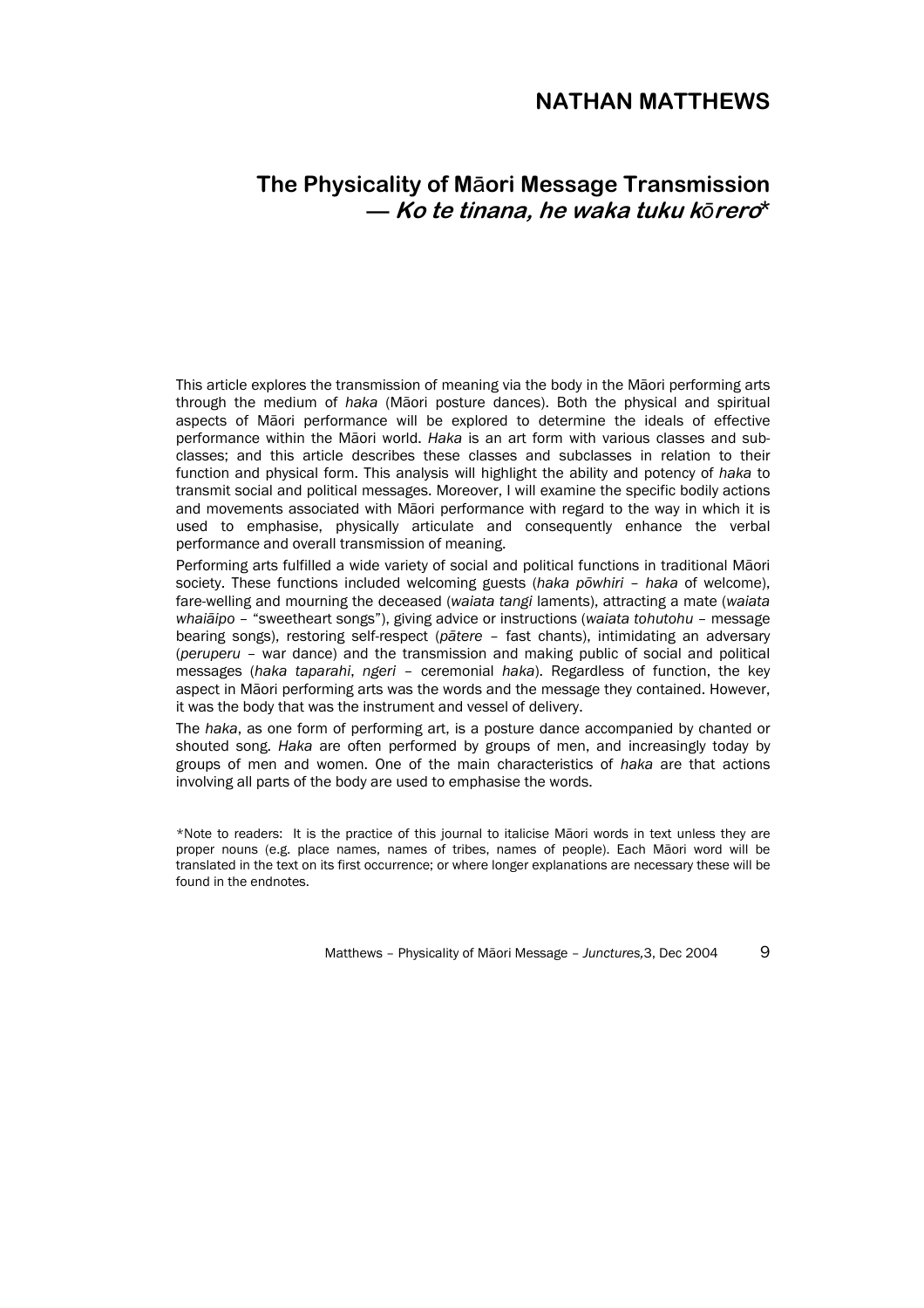## IHI, WEHI, WANA

*Haka* is comprised of both physical and spiritual aspects. The spiritual aspects of *haka* and its performance are linked to various cultural concepts contained in the Māori world-view. These include the concepts of *ihi* (authority, charisma, awe-inspiring, psychic power), *wehi*  (fear, awe, respect) and *wana* (thrill, fear, excitement, awe-inspiring).

The portrayal and attainment of *ihi* is considered to be the achievement of excellence in performance. *Ihi* is a psychic power that elicits a positive psychic and emotional response from the audience.1 The response is referred to as *wehi*; a reaction to the power of the performance.2 *Wana* is the condition created by the combination of the elicitation of *ihi* and the reaction of *wehi* during performance; it is the aura that occurs during the performance and which encompasses both the performers and the audience.3 These three concepts relate to Māori performance ideals and aesthetic judgement; and each must be present for a performance to be deemed excellent. Only an active performance, comprising of bodily performance, can have *wana*, provided it has *ihi* and *wehi.* A carving, for example, cannot possess *wana* for it is inanimate.

## CLASSES OF *HAKA*

The physical aspects of Māori performance and, in particular *haka*, depend on the intent of the performance, the type of *haka* utilised and other factors such as location and intended audience. *Haka* and its traditional form and function are, therefore, not homogenous, but rather dependent upon a number of situational factors.

*Haka* are often erroneously referred to as war-dances. However, in Maori tradition, while some *haka* were used for war and warlike activity, they were also used for a number of other purposes. We can classify *haka* through their purposes as war dances, ceremonial performances, and as a means for message transmission.

Each class and sub-class has its own convention: its own style of actions, postures, accoutrements, and presentation and these are highly contingent upon the social context within which they are performed.<sup>4</sup>

To provide an understanding of the purpose and function of the individual classes of *haka* and to allow the exploration of the various differences in physical form and performance, I outline the classes of *haka* below.

### —— War Dances

There are a range of different *haka* that bear a relationship to war, but all have slightly different functions and significances. The fiercest *haka* is called the *peruperu. Peru* is one of the Māori words for anger; and the doubling of the word intensifies the meaning. *Peruperu* was the true war-dance; performed on the battlefield when a war party came face to face with its enemy. Accordingly, its fierceness is due to the location of performance and the physical and mental conditioning of the performers. Awatere writes: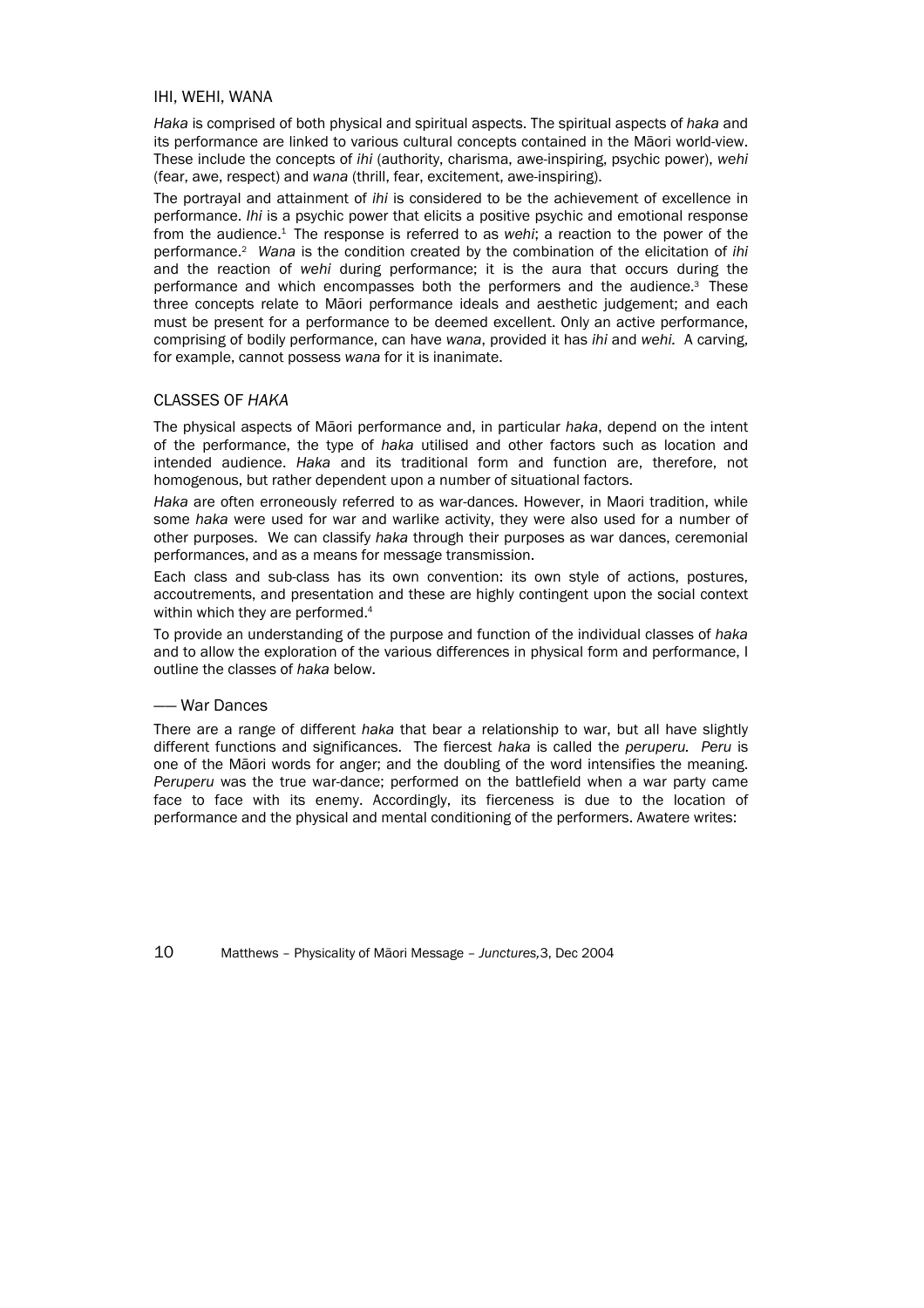Hard conditioning makes the warriors physically and mentally fit to perform this dance which has the psychological purpose of demoralising the enemy by gestures, by posture, by controlled chanting, conditioning to look ugly, furious, to roll the fiery eye, to glare the light of battle therein, to spew the defiant tongue, to control, to distort, to snort, to fart the thunder of the war god upon the enemy, to stamp furiously, to yell raucous, hideous, bloodcurdling sounds, to carry the anger, the *peru*, of Tūmatauenga, the ugly-faced war-god, throughout the heat of battle.<sup>5</sup>

Due to this, the *peruperu* was considered the pre-eminent *haka* in traditional society. The outstanding physical attribute of the *peruperu* is a high double leg jump performed in unison and throughout the *haka*.

Another type of *haka* which relates to war is the *puha*. A *puha* is a subclass of the *peruperu*, used to alarm and call kinsmen to arms. Thus the *puha* was not performed on the battlefield but at home in the *pa* (fortified villages).6

A war party would also typically perform *tūtūngārahu*, a divinatory *haka*, (also known as *ngārahu, tū ngārahu* and *whakarewarewa*). *Tūtūngārahu* were performed in front of the elders and experienced warriors of the village, prior to the war party leaving the village to do battle. This enabled the elders and experienced warriors to judge from the performance whether the group, or individuals within the group, were ready to go to battle.<sup>7</sup> As with the *peruperu* in general, the outstanding physical feature of this type of *haka* is a double leg jump from side to side performed in unison throughout the *haka* whilst holding weapons. The *whakatū-waewae* is also similar to the *peruperu* in that it is performed by armed men but, unlike the *peruperu* and *tūtūngārahu*, there is no jumping as only actions involving the arms are performed.<sup>8</sup> This type of haka is often performed by Ngai Tūhoe<sup>9</sup>, as part of their welcoming rituals. It is used to show respect to the visitors through mock challenge.

### —— Multi-Purpose Dances

There are a series of *haka* that are not linked in function and that are appropriate in a wide range of contexts, but are similar in form. The first of these is the *ngeri*, which literally means to "look fierce or savage." These are short *haka* that are used as exhortations to urge groups on to the goal stated in the *haka* or the collective goal of the group. *Ngeri* do not have set actions and thus allow the performers to use any action that they deem appropriate to emphasise the words.10 This type of *haka* is usually done without weapons and when it is performed with weapons *ngeri* become instead *puha* or *peruperu*. 11

Both *manawa wera*, which means to be excited or angry, and *pōkeka* are similar to *ngeri* in that they do not have set actions. The defining distinction between them is that in Tūhoe *manawa wera* are performed at ceremonies connected with the dead such as *tangihanga* (funerals), unveilings, or *hari mate* (memorial ceremonies); while *pōkeka*, which are peculiar to the tribes of Te Arawa<sup>12</sup>, can be performed at a variety of occasions.<sup>13</sup>

And finally, *kaioraora* are *haka* that are used to vent hatred. *Kaioraora* means "to eat alive", illustrating the depth of feeling involved in these compositions. Symbolically, the performers would like to eat the subjects of the *kaioraora* alive. The practice of referring to your enemies as food was one of the most effective ways in which to verbally abuse a person in traditional Māori society.14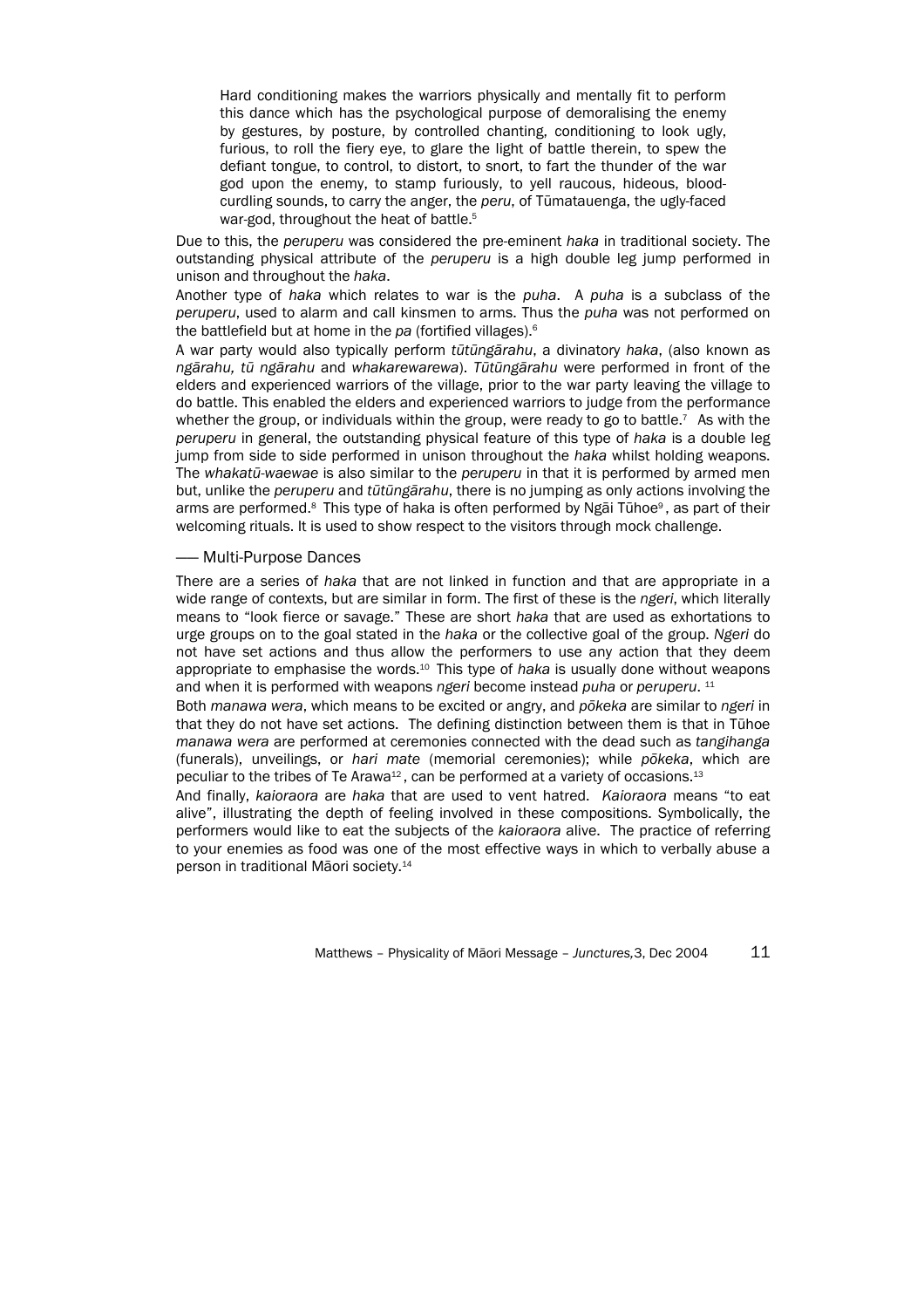## —— Ceremonial Dances

In addition to war and uses which rely on the mock challenge of the warfare, the *haka* can also serve as a ceremonial dance. *Haka taparahi* — the literal meaning of *taparahi* is violent or blustering — are ceremonial dances.15 As opposed to war dances, *haka taparahi* are always performed without weapons but have set actions that are displayed in unison by the performers. This type of *haka* is used particularly for the transmission of social and political messages, as they are composed to publicise the composer's opinion regarding current issues of importance.16

Related to this ceremonial use is the *haka pōwhiri*, or *haka* of welcome: *haka* composed specifically for the welcoming of guests onto a *marae* (traditional area for social interaction).17 Another example of the ceremonial use of *haka* is the *hari kai* which are *haka* that are performed when food is being presented to guests on *marae*. As this brief overview of *haka* highlights, *haka* are informed by and inform traditional Māori cultural rites and accordingly have many different functions and forms.

## —— Issues and Political Voice

Of particular importance is the use of *haka* as a means of addressing issues of pertinence to Māori. *Haka* and especially *haka taparahi* and *ngeri*, can be used as an avenue and forum to disseminate ideas and opinions related to such issues. In this regard, *haka* have traditionally and contemporarily been used as forums to vent frustration and to transmit political messages in a direct and unapologetic manner.18

Armstrong (1964) states that within Māori culture the *haka* is the ultimate vehicle for the delivery of a message:

It is disciplined, yet emotional. More than any other aspect of the Māori culture, this complex dance is an expression of the passion, vigour and identity of the race. It is, at its best, truly a message of the soul expressed by words and posture.19

Armstrong considers *haka* as a combination of words, posture and passion; forming an art that mirrors the identity of the entire culture. Being an oral culture, all the performing art forms were valued as oral literature. However, *haka* were pre-eminent among these. In particular *haka taparahi*, *ngeri*, *kaioraora* and *pōkeka* were employed as forums for message transmission. For these reasons *haka* has been chosen in this article to demonstrate the importance of the physical body in the transmission of ideas, knowledge and messages within the Māori world, both socially and politically.

In contemporary society *haka* are used to communicate both satisfaction and dissatisfaction. A recent case in point would be the *hikoi* (or walk, and in this context, a walk in protest) organised around the topic of seabed and foreshore ownership. Approximately fifteen thousand Māori and Māori supporters marched on the New Zealand capitol to register concern over a political decision. This walk incorporated *haka* of many types as a means of political expression.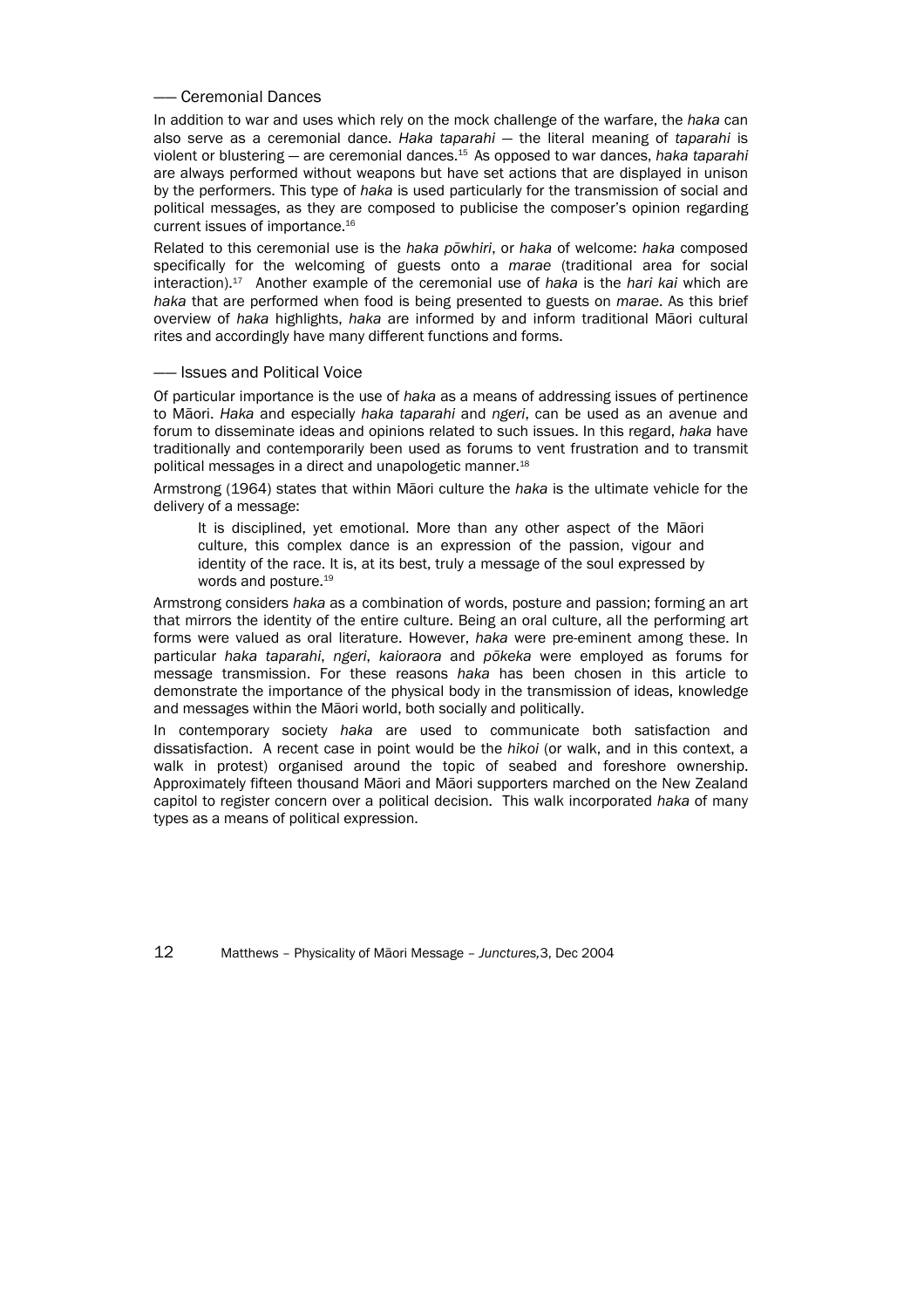## PERFORMANCE

While the notion of *haka* as a translator of meaning is key, it is the actual quality of the physical performance of *haka* that determines the effectiveness of message transmission. Māori myth and traditions are saturated with references to the performing arts, and particularly to haka.<sup>20</sup> Many of these traditions not only focus on the specific composition but also, importantly, on the quality of performance and, subsequently, on whether the standard of performance was worthy of the message being transmitted. This highlights the importance placed on the ability to perform in traditional society. Good performance in Māori society is predicated on two particular attributes: the composition (created through the depth of language), and the performer (particularly the use of the body by the performer).

### —— Language

The first important attribute is the depth and standard of the composition itself. The type of language used in *haka* composition is known by some as *reo whakaniko* (specialised language forms), which includes the use of *whakatauākī* (Māori proverbial sayings), *pepeha* (tribal sayings), *whakapapa* (genealogy), metaphor, simile, allegory, pun and ambiguity.21 The *reo whakaniko* provides a sharpness of tone to the *haka*; and it allows the composer to be ambiguous in the composition and construction of the *haka* so that while those people closely connected with the issue at hand will fully understand what is being conveyed, those not so closely connected may not totally grasp the point the composer is making and, as a consequence, may not understand any criticism or hostility aimed towards them.<sup>22</sup>

The metaphorical language contained within *reo whakaniko* paints the picture that the composer is attempting to portray. It is usually archaic, containing ancient words and phrases which are part of the language used in traditional ritual and ceremony. Due to its antiquity and ritualistic use, it is considered to be the language of cultural authority.<sup>23</sup> Such language contains important cultural concepts (social charters, lore) and knowledge (genealogy, traditions and history) and are stored and transmitted through these archaic words and phrases.24 An example of this type of language is *pepeha*, which is a saying which acknowledges the important features of a tribe, both natural (like mountains) and human (like great chiefs).25 Another example is *whakatauākī*, which is an archaic saying used to give instruction or offer guidance. The inclusion of *whakatauākī* provides the composition with the cultural authority that is drawn from tradition, while incorporating Māori cultural concepts and knowledge.26 Also contained in *reo whakaniko* are similes, which are likened to metaphors but considered to be not as grand. Examples of similes and metaphors in a Māori context can be found within the *kupu whakarite* (simile, metaphor, figurative language and figure of speech).27 In Māori society, the natural physical tribal entities (mountains, rivers, beaches) have important cultural significance as they are considered to be ancestors of the *iwi* through *whakapapa*. In *haka* people may be likened, through the use of metaphor and simile, to such prestigious physical entities. The effective and appropriate use of *reo whakaniko* requires the composer to possess a high level of understanding of the culture, the language and its uses.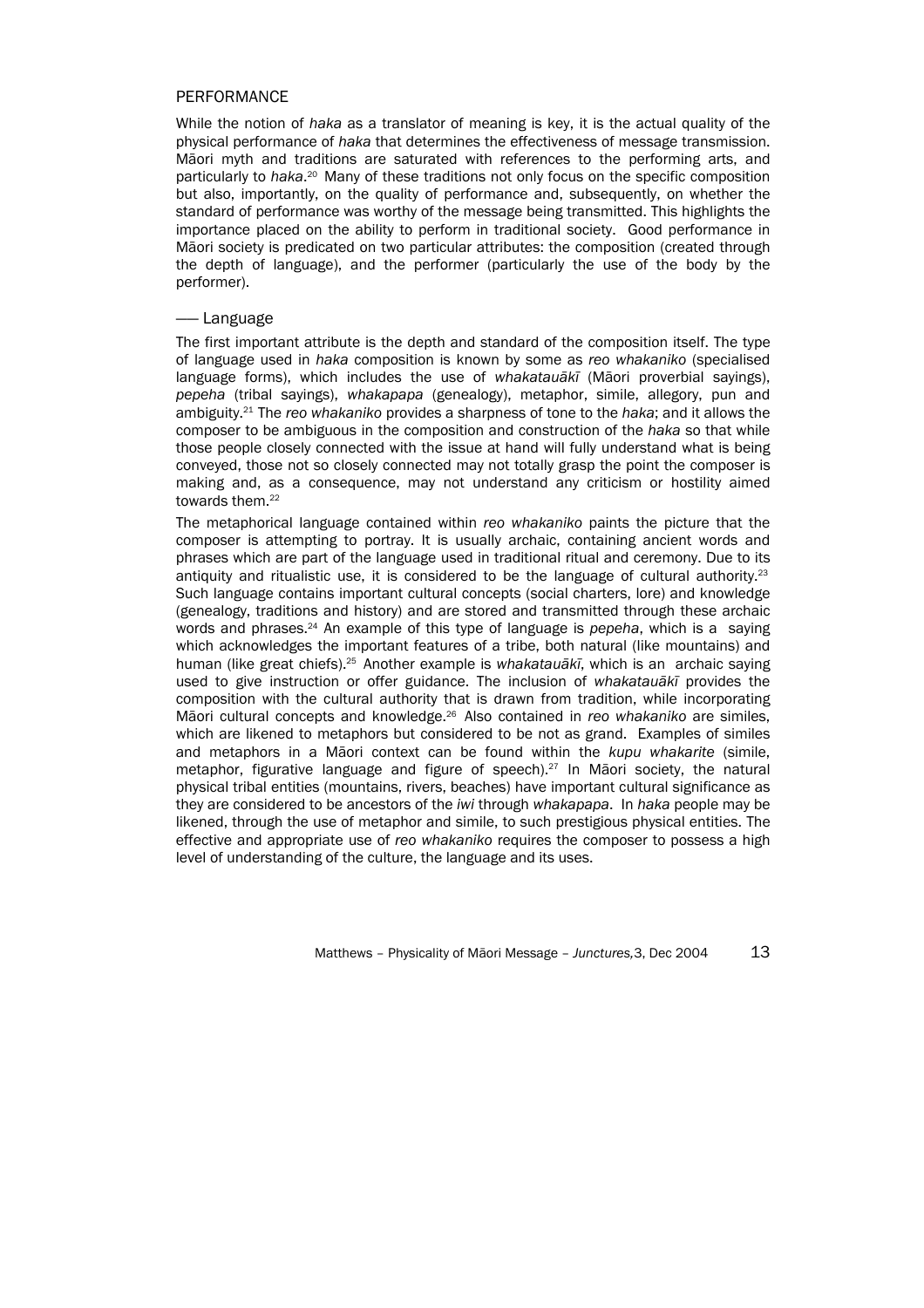## —— Body

The second important component of good performance in Māori society, and most significant with regard to this article, comprises the various bodily postures, actions and formations that are employed by performers and groups of performers to aid the transmission of the message contained in the composition. *Haka* are composed in a way that firstly ensures that performers understand the meaning contained in the composition and, subsequently, allows the performers to resonate this meaning through physical performance. Complete understanding of the message contained in the *haka* can only be obtained by understanding the significance of the words and culture, and by having appropriate actions arranged and performed to reinforce those words. There should be a fierceness of action in the *haka*, punctuated by appropriate actions by the individual performer to express his own personality.28 On the whole, the actions used in *haka* are strong and fierce regardless of their often friendly intent; they are expected to inspire awe and to impress the audience.

The primary goal of the physical elements of *haka* performance is to aid in the transmission of the message to the audience. Hēnare Teōwai, an acknowledged master of *haka* from Ngāti Porou29 , asserted that the art of *haka* performance is effective when the entire body is made to speak, "Kia kōrero te katoa o te tinana."30

The *haka* is a composition played by many instruments. Hands, feet, legs, body, voice, tongue and eyes, all play their part in blending together to convey in their fullness the challenge, welcome, exultation, defiance or contempt of the words.<sup>31</sup>

The entire body of the performer is used in *haka*, from the eyes to the feet. The more able the performer is at using their entire body, the better the performance and in turn, the more likely its message is to be understood and considered.

There are many key physical elements that enhance the performance of *haka,* some of which have specific terms that describe the actions employed by the individual performer to enhance the performance of *haka*. These are impromptu actions used by the performer, as opposed to the set actions of the *haka* itself.

The use of hand movement is extremely significant in Māori performance. The primary action, the *wiri* (to shake or tremble one's hands), is the re-enactment of *te haka a* Tānerore from whence *haka* originates. According to tradition, Te Manu-i-te-rā or (Rā in other versions), the sun god, had two wives called Hine-raumati and Hine-takurua, who were respectively the embodiment of summer and winter. Te Manu-i-te-rā and Hine-raumati had a son called Tāne-rore. During summer when Hine-raumati is visiting the earth it is possible to see a trembling of the air just above the ground, and this is believed to be Tāne-rore dancing or performing for his mother. This quivering appearance is called *te haka a* Tāne-rore (the dance of Tāne-rore)32 and is still seen in *haka* today through the use of *wiriwiri*, or the trembling of the hands by the performers as they carry out both set and impromptu actions.33

Another important body movement in the performance of the *haka* is the use of the feet and legs. The most common use of the feet is called the *takahi*, or stamping. The *takahi* is typically used in *haka* and *waiata* (song) to keep the beat.34 Apart from the specific types of jumping, known as *pēpeke* and *whakapēpeke* (when the legs are simultaneously drawn up behind the buttocks35 ), which are fundamental to certain types of *haka* (i.e. *peruperu*,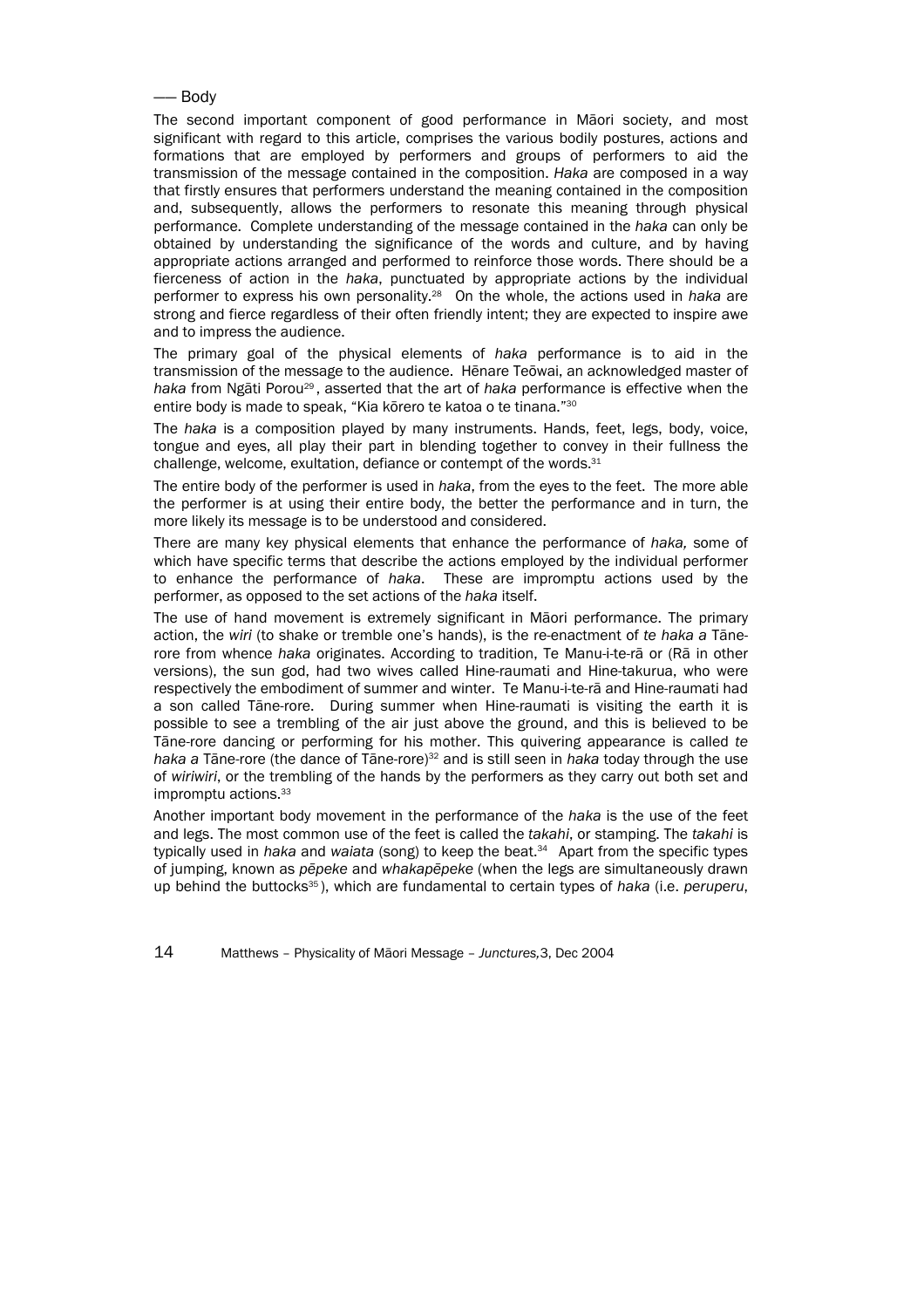*tūtū ngārahu* and *whakatū waewae*), there are other forms of foot movement that can be employed by the performer. *Peke* or *pekepeke* is a type of jumping used commonly in *haka* performance when the performer flicks one of their legs up behind the other while jumping.36 This particular action is often part of the set actions of *haka* and is often employed when performers are armed. Traditionally its use was aimed to intimidate an adversary by stirring up the dust and causing the ground to shake. *Hiteki* or *hitoko* occurs when the performer hops from one foot onto the other.<sup>37</sup> This term is also used when the performer walks on tiptoe, prances and struts whilst performing.38 This is often seen in *whaikōrero* (formal speechmaking) and *wero* (ritual challenge to guests on the *marae*) as the performer mimics the mannerisms of birds or people to illustrate their meaning and to enhance their performance, for example when a speaker is comparing the actions of a person or group to the behaviour, physically or socially, of a particular bird.

The torso of the body is also a performance tool as demonstrated in *aroarowhaki*, the wriggling of the hips and the thighs, during performance. This is also the term used by some to describe the quivering of the hands during the *haka*, similar to *wiri*. <sup>39</sup>*Aroarowhaki* is often used to physically represent notions of pain and anguish, both physical and mental. It is particularly appropriate in *haka* such as *manawa wera*, *pōkeka* and *haka taparahi*. In contrast, when a *haka* performer acts in a defiant manner the torso movement is known as *mīreirei*. 40 This is used in performance when defiance or anger is the major emotion contained in the composition such as in *haka taparahi* or *ngeri* that may deal with issues of land loss or confiscation, cultural disempowerment and the social position of Māori.

The various parts of the face and its expressions are also important in the performance of *haka*. When the entire face is contorted into a grimace, this is called *whakapi.*41 *Whakapi* is coordinated with words or phrases contained in the composition that are associated with pain, anxiety or apprehension such as in *manawa wera*, *ngeri* and *pōkeka* that are performed at a *tangihanga* or related ceremonies.

The tongue has an important role to play in the performance of *haka*. The tongue represents the penis which was traditionally visible, and so the tongue should also be visible during performance. It is extended as a symbol of the performer's penis, of his manliness and his virility. Thus, female performers do not show their tongues during the performance of *haka*. 42 The tongue's protrusion during *haka* is called *whātero* or *whētero*. 43 When the tongue is repeatedly protruded it is called *whēterotero* or *whāterotero*. 44 It must be noted that *whātero* is only used selectively to emphasise certain words or phrases as the rhythm and lyric of the *haka* must be maintained throughout. Therefore the performer will choose specific words or phrases to emphasise with *whātero*.

The tongue is also the means by which a performer can convey his thoughts to the audience through language; it is the avenue by which the thoughts of the performer can be expressed. On the *marae*, it is usually the male who stands to speak and thus to convey the issues his people bring to bear. Therefore, the collective *mana* (prestige) of the group can rise or fall according to the standard of the speechmaking. The displaying of *whātero* during performance emphasises this role of the male in Māori society as the spokesman for the *iwi* (tribe) or *hapū* (sub-tribe).45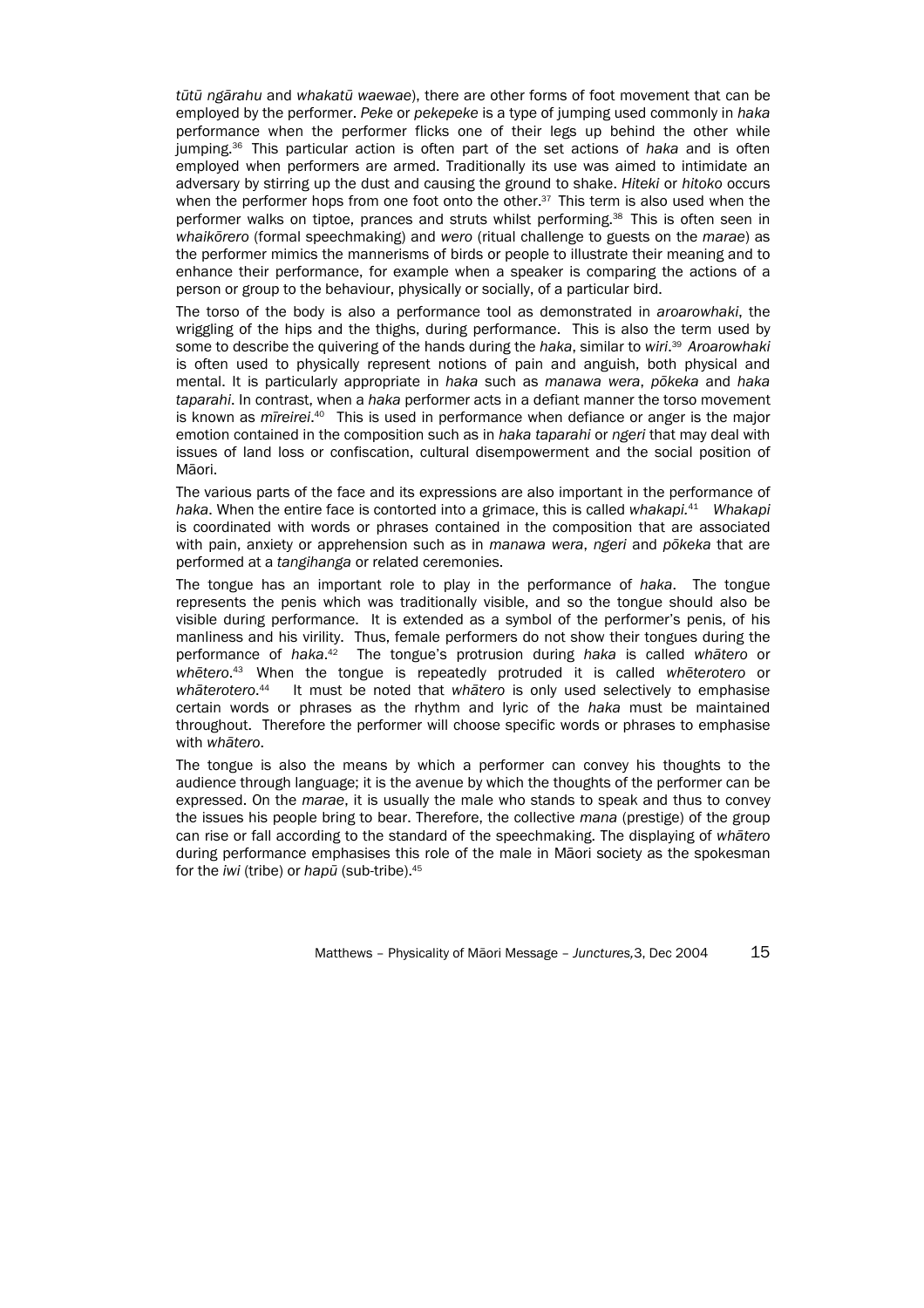The eyes are an important instrument used by both male and female performers to punctuate and add emphasis to particular words and actions. There is much that the eyes can say that the rest of the body cannot.<sup>46</sup> In Māori culture, it is believed that the eyes are the window to the soul and so their effective use in performance is considered essential.<sup>47</sup> Due to this there are many terms and actions related to the use of the eyes in performance. The most prolific of these is the *pūkana* which is when the eyes are opened wide and the pupils dilated; sometimes known as *ngangahu*. *Pūkana* are frequently used to emphasise a particular word or phrase that the performer deems important, particularly those containing the important ideas or themes of the *haka*. *Pōtētē* occurs when the eyes are closed and then opened again during the performance of a *haka* or *waiata*. 48 Similar to the *pūkana*, *pōtētē* are used to emphasise particular words or phrases. However, due to the contrast created by first closing the eyes before dilating them on a specific word or phrase, this action puts more visual emphasis on the words. *Whakatautau* is an action that requires the women to bend their knees and close their eyes during the *haka*, and is similar in usage to *aroarowhaki* with the additional movement adding further emphasis and therefore it is used to draw attention to an important idea contained in the *haka*. 49 Through the use of *pūkana*, *pōtētē* and *whakatautau* the eyes are used to emphasise actions or as an action in their own right. Further to their use as distinct actions is the Māori performance convention whereby the eyes are used to follow the set actions of the haka as they are performed, thus further emphasising that particular action.<sup>50</sup>

*Pīkari*, or *pīkarikari*, is a combination of some of the aforementioned actions. It occurs when the performer prances about with their eyes wide (i.e. *pūkana*) and their tongues protruding (i.e. *whēterotero*) making yelping noises.51 *Pīkari* is particularly suited to solo performance, focusing attention on the performer and the performance. An example of this would be a *haka* performed on the *marae* as part of a *whaikōrero*. These physical characteristics serve to enhance the performance of the *haka* and thus they aid in the transmission of the message to the audience.

There are many actions associated with the use of the legs, arms and bodies of the performers. These actions may vary in definition and application from tribe to tribe and are sometimes only relevant to a certain *haka* or type of *haka*. They all, however, are used by the performer to emphasise the words and enhance the transmission of the message contained in the *haka*. The wide, and comprehensive, range of terms and definitions associated with various actions used in performance illustrates the importance of the bodily aspects of performance in the Māori world and acknowledges the role it plays in the functionality of the various types of *haka*.

This article has highlighted the role of the body in Māori message transmission, with particular regard to the performance of *haka*. Within all of the Māori performing arts, the most significant component is the words and, while they are extremely important, the physical actions should not overshadow the words. The message lies within the words and the actions are considered to be only a vehicle for the transmission of that message. However, to simply disregard the physical performance of *haka*, and the part the body plays in this, is to ignore an important part of what makes an effective performance. An effective *haka* is one where the message and meaning is clearly understood, therefore, the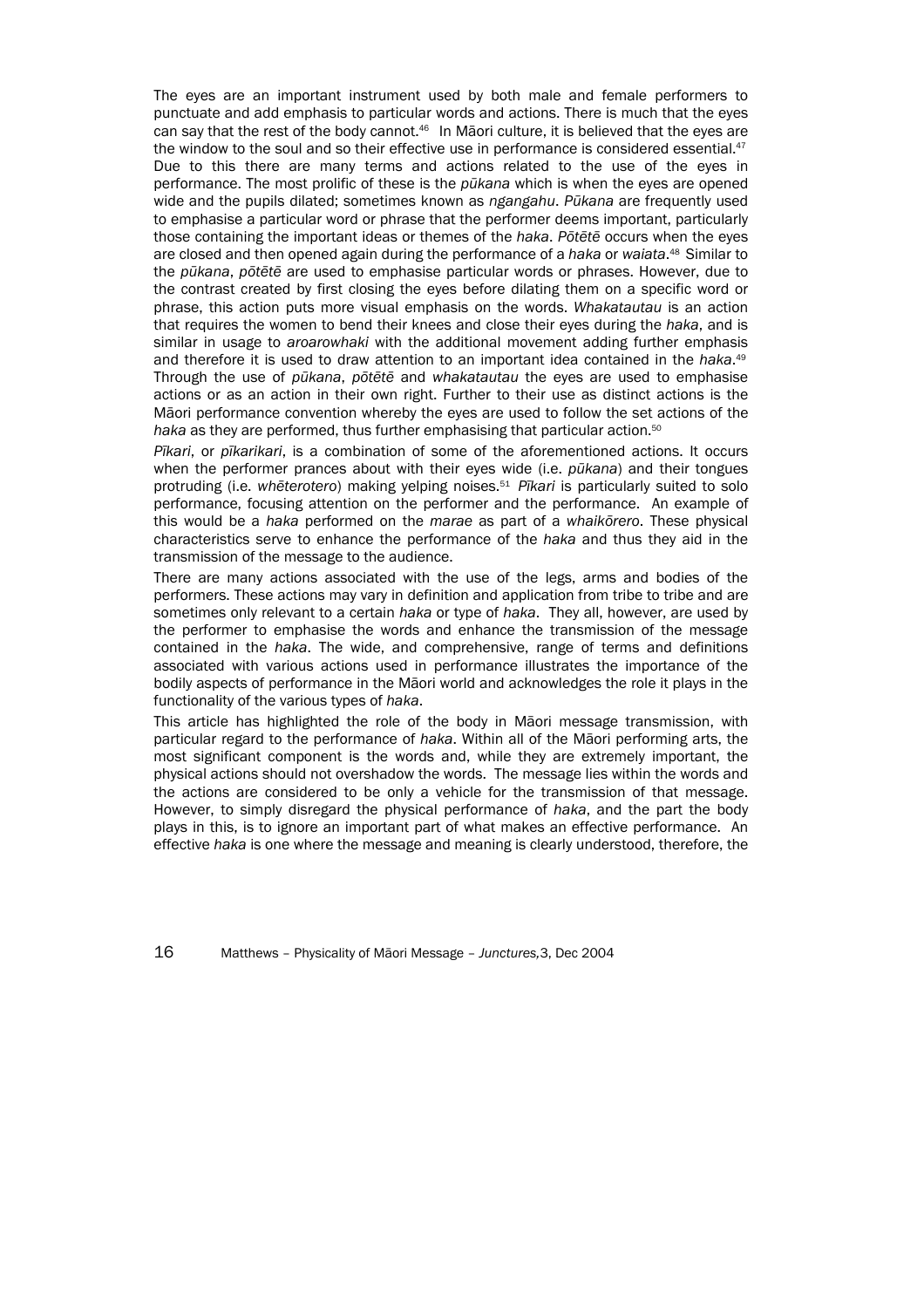composition must be performed in a competent and appropriate manner. These sentiments are illustrated in the *haka* Tāne-rore, which talks about the genesis of *haka* and its essential attributes:

*Ko te haka hoki he kupu kōrero He mea whakairo e te ngākau He mea whakapuaki e te māngai He mea whakatū e te tinana* 

For the haka is a message Born of the soul Spoken by the mouth And expressed by the body 52

> Note to the reader: The references below do not necessarily follow strict academic tradition in the form of citation, which would treat the informants as anonymous 'subjects' whose identity requires protection. In this article, stating the identity of the kaumātua (elders) whose views have formed this description of *haka*, is important. It is through their identification that the writer honours their knowledge and experience. Throughout this article the writer acknowledges information shared with him via end-noting.

- 1 T Kruger, "The Qualities of Ihi, Wehi and Wana" in Mead HM, *Nga Tikanga Tuku Iho a te Māori, Customary Concepts of the Māori* (Wellington, Victoria University of Wellington, 1984), 230.
- 2 Kruger, *Nga Tikanga Tuku Iho a te Māori: Customary Concepts of the Māori,* 231.
- 3 Kruger, *Nga Tikanga Tuku Iho a te Māori: Customary Concepts of the Māori,* 232.
- 4 A Awatere, "Review of Māori Poetry: The Singing Word by Barry Mitcalf". *The Journal of the Polynesian Society*, Vol 84 (December 1975), 513.
- 5 Awatere, *The Journal of the Polynesian Society,* 514.
- 6 Awatere, *The Journal of the Polynesian Society,* 514.
- 7 Awatere, *The Journal of the Polynesian Society,* 514.
- 8 T Kāretu, *Nga Haka me nga Waiata* (Hamilton: University of Waikato, 1978), 58.
- 9 This is a tribe of the Eastern Bay of Plenty.
- 10 T Kāretu, *Haka: The Dance of a Noble People* (Auckland: Reed Books, 1993), 41.
- 11 Awatere, *The Journal of the Polynesian Society,* 514.
- 12 This is a tribe of the Central Bay of Plenty.
- 13 Kāretu, *Haka: The Dance of a Noble People,* 42-43.
- 14 H Williams, *Dictionary of the Māori Language* (Wellington: GP Publications, 1992), 290.
- 15 Awatere, *The Journal of the Polynesian Society,* 514.
- 16 Oral Source Pou Temara of Tūhoe.
- 17 Kāretu, *Haka: The Dance of a Noble People*, 44.
- 18 Oral source Pou Temara of Tūhoe.
- 19 A Armstrong, *Māori Games and Hakas* (Wellington: Reed Books, 1964), 119.
- 20 Kāretu, *Haka: The Dance of a Noble People* provides many examples of these myths and traditions.
- 21 W Milroy in J Moorfield, *Te Kōhure* (Hamilton: University of Waikato, 1996), 39.
- 22 Milroy, *Te Kōhure*, 39.